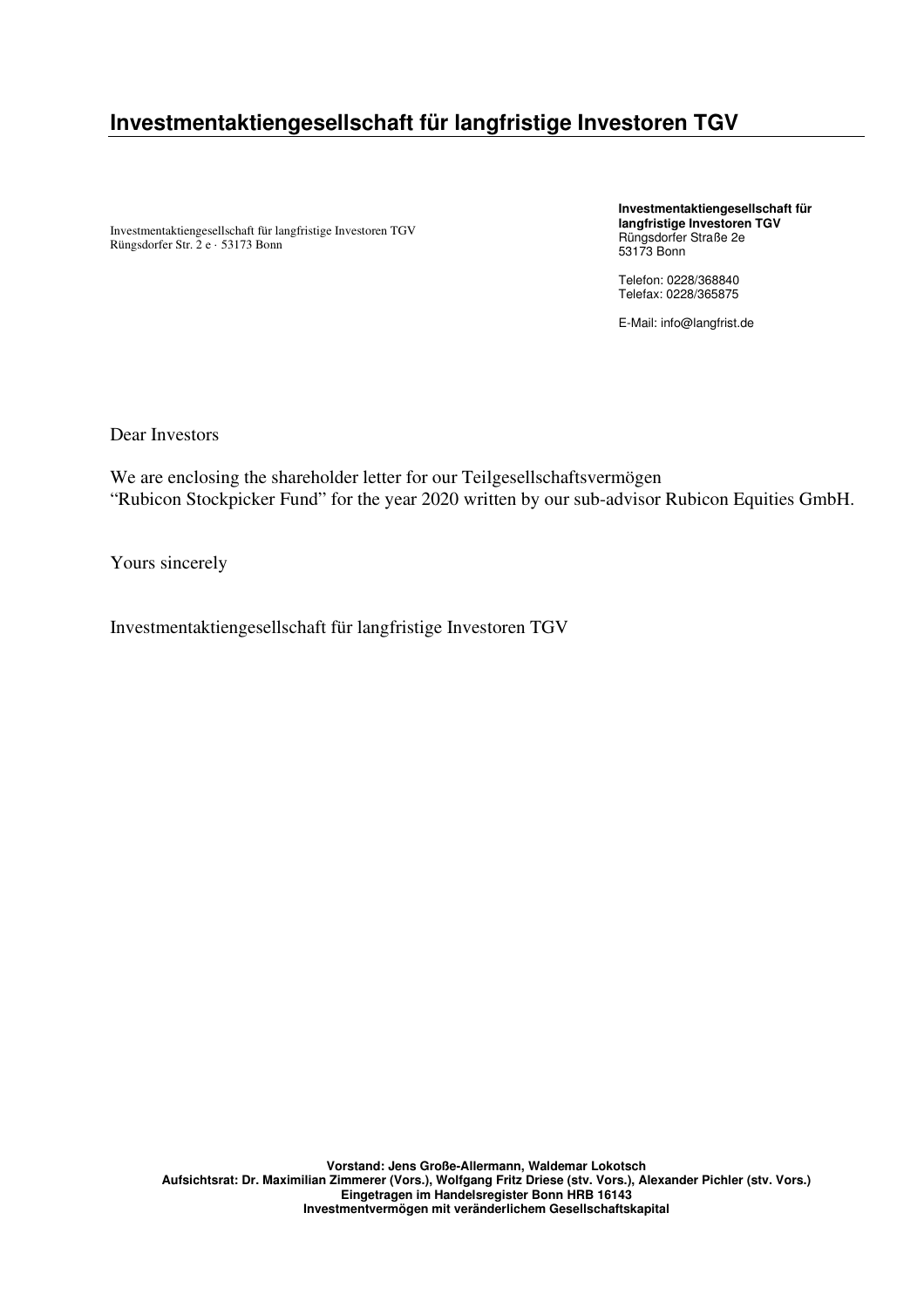### **2020 Annual Report of the Sub-Advisors**

Dear co-investors,

As of 31/12/2020 the portfolio of the TGV Rubicon Stockpicker Fund comprised 12 positions and was fully invested.

## **List of top 5 investments:**

| Rank | <b>Nom</b>         | <b>ISIN</b>  | Weight  | NAV as of 31/12/2020         | 192,60 |
|------|--------------------|--------------|---------|------------------------------|--------|
|      | InVision AG        | DE0005859698 | 29,1%   | Number of Investments        | 12     |
|      | Agfa-Gevaert       | BE0003755692 | 21,2%   | Weight of biggest Investment | 29,1%  |
| 3.   | Gruppo MutuiOnline | IT0004195308 | 20,0%   | Weight of top 5 Investments  | 87,3%  |
| 4    | 1&1 Drillisch      | DE0005545503 | $9.6\%$ | Weight of Cash               | 1,0%   |
|      | Amaysim            | AU000000AYS5 | 7,3%    |                              |        |

## **Performance Overview**

Since inception in late October 2016 up until the end of 2020 the fund returned 93.1%.<sup>1</sup> In comparison, the German Large Cap Index (Dax) returned 24.2% over the same period.

|                 | <b>TGV Rubicon</b> |          |          |
|-----------------|--------------------|----------|----------|
|                 | Stockpicker        | Dax      | Delta    |
| 2016 (2 months) | 4,4%               | 7,7%     | $-3,3%$  |
| 2017            | 1,1%               | 12,5%    | $-11,4%$ |
| 2018            | $-1,4%$            | $-18,3%$ | 16,8%    |
| 2019            | 25,9%              | 25,5%    | 0,4%     |
| 2020            | 47,4%              | 3,6%     | 43,8%    |
|                 |                    |          |          |
| total           | 93,1%              | 28,6%    | 64,4%    |
| per annum       | 17,1%              | 6,2%     | 10,9%    |
|                 |                    |          |          |

For 2020, the TGV had a positive performance of 47.4% compared to the DAX at 3.6%.

All of us, wherever we are will certainly remember 2020. The economy was under unprecedented pressure, social constraints were extreme, and we experienced suffering on a global scale. Against this background, we are extremely happy and grateful with the economic outcome.

First and foremost, we are happy and grateful for the macroeconomic stability (at least so far). Who would have dared to hope in March 2020 that the economy would get out as well as it did, that international trading would pick up pushing prices for container ships to new highs and that the DAX would still record a small increase at

<sup>1</sup> Performance calculated according to the BVI-method. The difference in percentages and changes in NAV are due to annual disbursements from the fund related to taxes.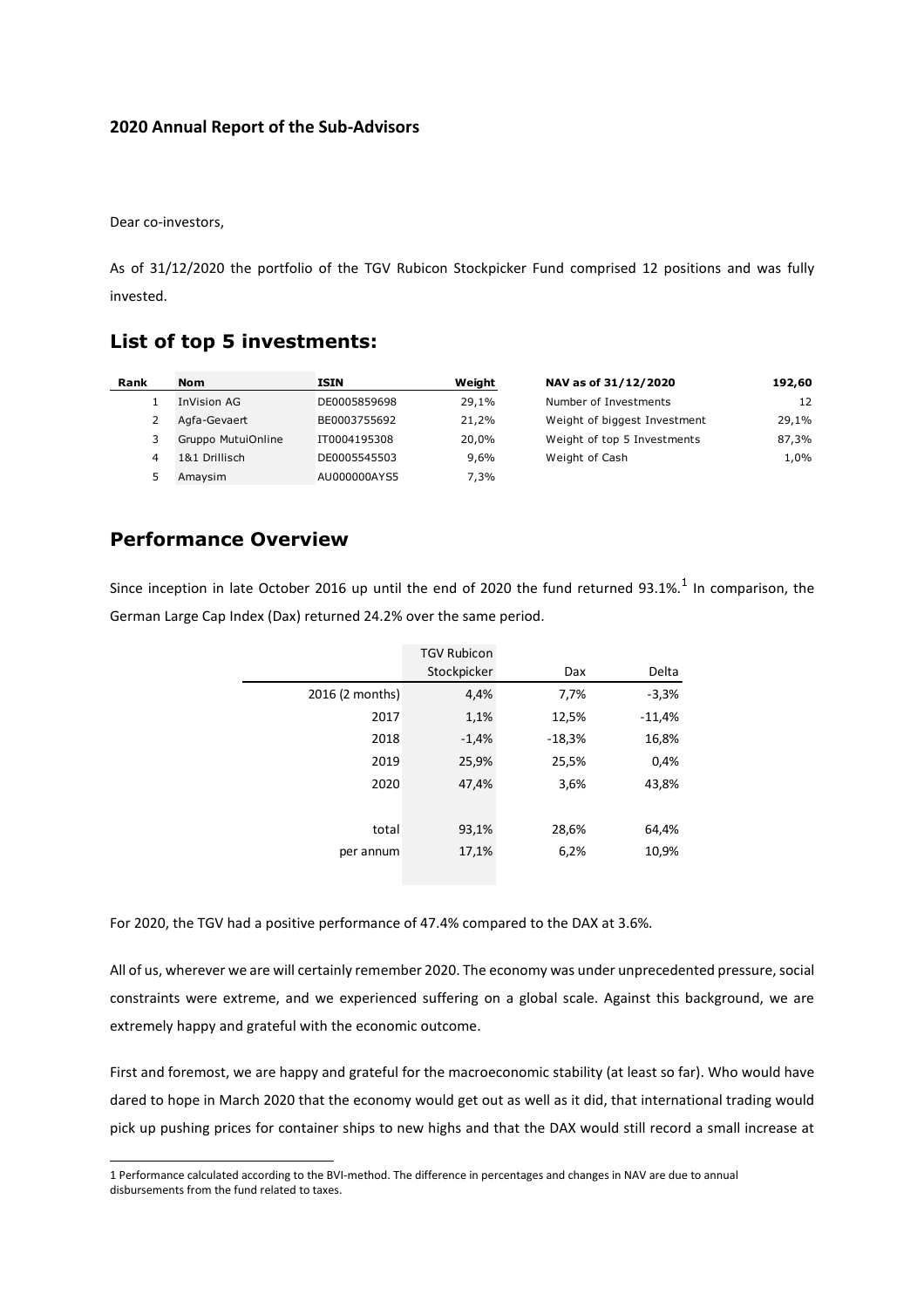the end of the year – even though individual sectors continue to suffer considerably. This rather positive economic outcome is without any doubt due to the courageous intervention of politicians and central banks. Although the long-term consequences of these interventions certainly require close monitoring, one could have expected much more negative macroeconomic outcomes.

We are also happy and grateful at the portfolio level. As mentioned in the last investor letter, COVID-19 has probably accelerated the digitization of society by 2-3 years, thereby also creating new habits such as e-learning or new types of remote cooperation. An optimist might even see some of these effects and new habits as value creating for the longer term. Fortunately, the TGV portfolio companies benefited from this transformation.

As happy as we are about the TGV performance, we need to remain humble. Indeed, there is no doubt that luck played out in our favor. The TGV portfolio follows a technology-friendly and future-oriented investment strategy. And we are lucky that the current crisis benefited this strategic positioning. It is not hard to imagine a different type of crisis where this positioning would have been less beneficial. At the same time, we also want to highlight the benefits of working with a highly flexible investment vehicle such as the TGV. Especially in a rapidly changing environment it is invaluable to be able to reallocate capital. A smart and highly capable entrepreneur in the hospitality sector for example had simply no chance to react to this unprecedented crisis by significantly changing his capital allocation.

## **Performance drivers despite or even thanks to COVID-19**

### *Home24 / Westwing Group / Vente-Unique.com*

The main performance driver for 2020 was without a doubt the strong exposure of the TGV portfolio to e-commerce players in the furniture market that we recommended in Q4 2019. We want to illustrate the evolution of these players using the example of Westwing, certainly the most extreme case. The TGV invested in Westwing at an average price of EUR 2.31 in Q4 2019 and sold its last shares at above EUR 22, i.e., an increase of more than 900% in less than one year. At the time of the investment, Westwing had more cash in its bank account than the entire company was worth. The market clearly considered its business model broken. For Home24 and Vente-Unique.com, the market was also very skeptical but to a lesser extent. We analyzed in detail how the market viewed Westwing and we concluded that the market price represented a worst-case scenario. In our view, there were many other possible outcomes that would lead to a much higher valuation. From today's perspective, this assessment was (luckily) spot on. The COVID-19 crisis with its prolonged and recurring lockdowns led to a spike in order volumes that revealed the quality as well as the scalability of the business models. A development at lightning speed that clearly surpassed even our most realistic scenarios.

We want to thank the management teams and their employees who, despite Corona, were able to absorb the spike in order volumes without a decrease in customer satisfaction. Their efforts and diligence made this success possible.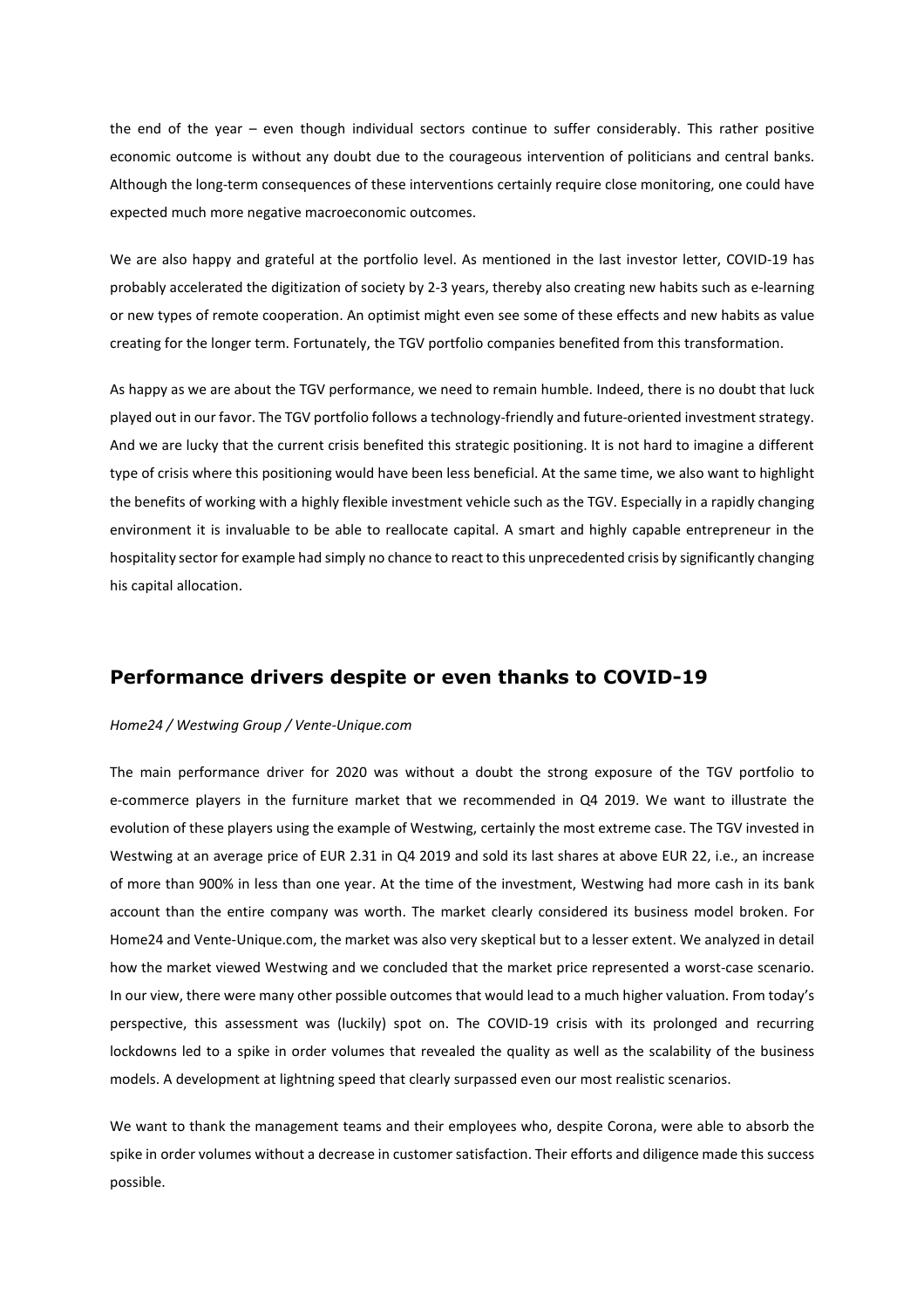All three companies have become dear to us and can continue to have a positive future. Despite this, we recommended the sale of the TGV position in several steps – from our present point of view obviously too soon. Why sell? The basis for the sell recommendation was our optimistic view of a foreseeable end to the Corona crisis.

Thus, it must be stated that Corona has triggered a cocooning effect. This has significantly driven not only online demand, but demand for furniture. But what will happen to this demand after COVID-19 if consumers are again able to allocate their spending into other areas, such as tourism? In addition, we do not have a clear opinion on the competitive situation and necessary marketing expenditures in a post-COVID-19 world. Even the last offline player should have multiplied its digitization efforts in the last few months. And finally, we also believe that the big US players, especially Wayfair, could become a serious threat in the future due to their unparalleled financial strength and their investment capability in their technology platform.

These risks may well not materialize. But in combination with the huge price increases of 2020, we do not see a sufficient margin of safety for a continued investment.

#### *Gruppo MutuiOnline S.p.A.*

The second major performance driver in 2020 was Gruppo MutuiOnline with a share price increase of over 70%. The TGV has been invested in Mutui since its inception and we continue to be impressed with how the management team is able to increase the company value year after year. No matter where you look, all decisions seem to be forward-looking. For example, in January/February the company was already preparing to move the entire workforce into home offices. During the first lock-down, revenue losses in the core divisions were offset by a sharp increase in the revenues of Trovaprezzi, the Italian price-comparison website. At the same time, the company was able to gain a relevant market share in its business-process-outsourcing (BPO) division for the processing of newly issued governmental backed loans. Finally, Mutui repeatedly used times of crisis for clever M&A. The BPO division was strengthened by targeted acquisitions in its insurance segment and attractive business was also added to the broking division.

We are confident that Gruppo MutuiOnline will continue to evolve and grow in the coming years – also thanks to the continued digitization in the banking and insurance sector. We are excited to be part of this development.

#### *Grenke AG*

Somewhat surprisingly, debt securities of Grenke AG also found their way to the TGV portfolio and were an important value driver.

In the fall of this year, the highly praised and, in our view, mostly expensive company suddenly became the victim of an essentially unconvincing short campaign. The fact that this nevertheless managed to trigger a devastating market reaction can probably only be explained by unsettled institutional asset managers who, after the embarrassing Wirecard disaster, did not want to risk a second time. In a true panic, all securities of the company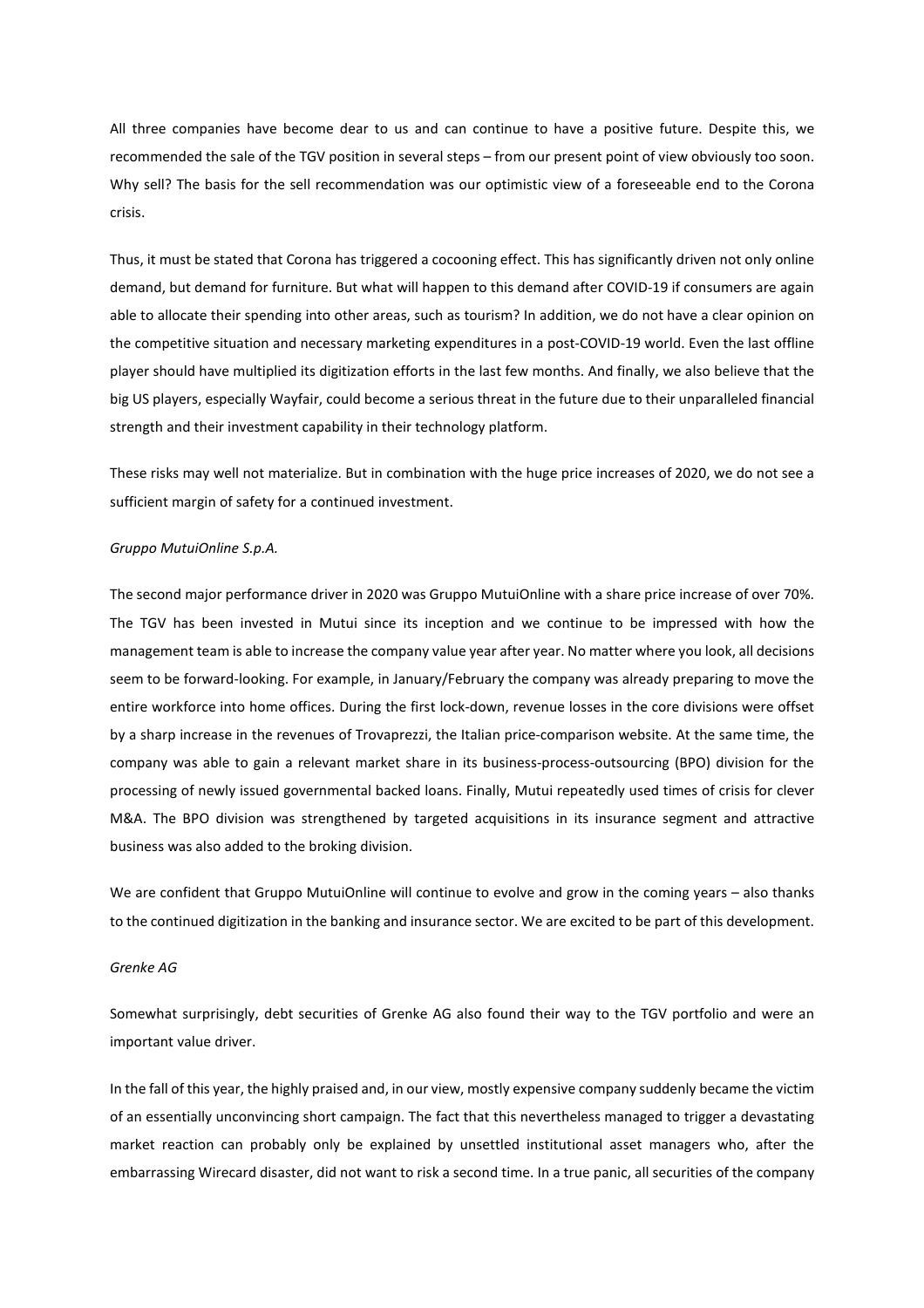- shares and bonds - were sold. As a result, the company's promissory notes were suddenly quoted at times at 62% or showed yields of more than 25% p.a. Investors had previously been satisfied with around 1%! We and our network of like-minded investors have been following the company for a long time and therefore had a fundamental trust in the integrity of the acting individuals. So, we took advantage of the situation and recommended an investment. Over the next couple of months, the excitement has somewhat subsided and the fund was able to sell the securities at just under 90% with a nice profit.

#### *Amaysim Australia Ltd*

Finally, we want to look at the development of the TGV position down under. Amaysim's network partner, SingTel Optus, took advantage of the extended low share price and made a takeover offer for Amaysim. An extraordinary general meeting will decide on the offer on January 21, 2021. Although, the offer price is a good 90% above the price at the beginning of the year, it is certainly far below our initial expectations at the time the TGV bought Amaysim.

As described above, the TGV was able to realize significant gains from its investments in the e-commerce furniture market and to a lesser extent from the Grenke bonds. A significant share of the TGV's capital became available and had to be reallocated during Q4 2020.

## **Reallocation of the available capital**

#### *Grenke AG / R. Stahl AG*

With a view to a hopefully imminent end to the crisis, companies that fell significantly prompted our interest and led to corresponding buy recommendations. We already mentioned Grenke AG. In addition to bonds, we also recommended buying shares in the company with a somewhat longer-term perspective. The stock was just over EUR 90 per share at the beginning of 2020. The fund has a purchase price of EUR 34.25. We believe the allegations from the short attack will continue to fade and thus help the Grenke share price.

A countercyclical approach also led to a buy recommendation in R. Stahl AG. The company recently changed its management, and we are convinced by its strategy and actions to date. The market seemed to already like the new management coming into 2020 as the share price started to increase. However, due to the COVID-19 crisis, we could now recommend an investment 30% cheaper compared to a year ago.

#### *Agfa-Gevaert*

Most of the capital, however, was allocated to the Belgian company Agfa-Gevaert whose share also considerably suffered because of COVID-19. Agfa-Gevaert is the successor company to the internationally renowned AGFA, once an industrial icon, the company now seems to be a not so attractive conglomerate with a handful of different businesses.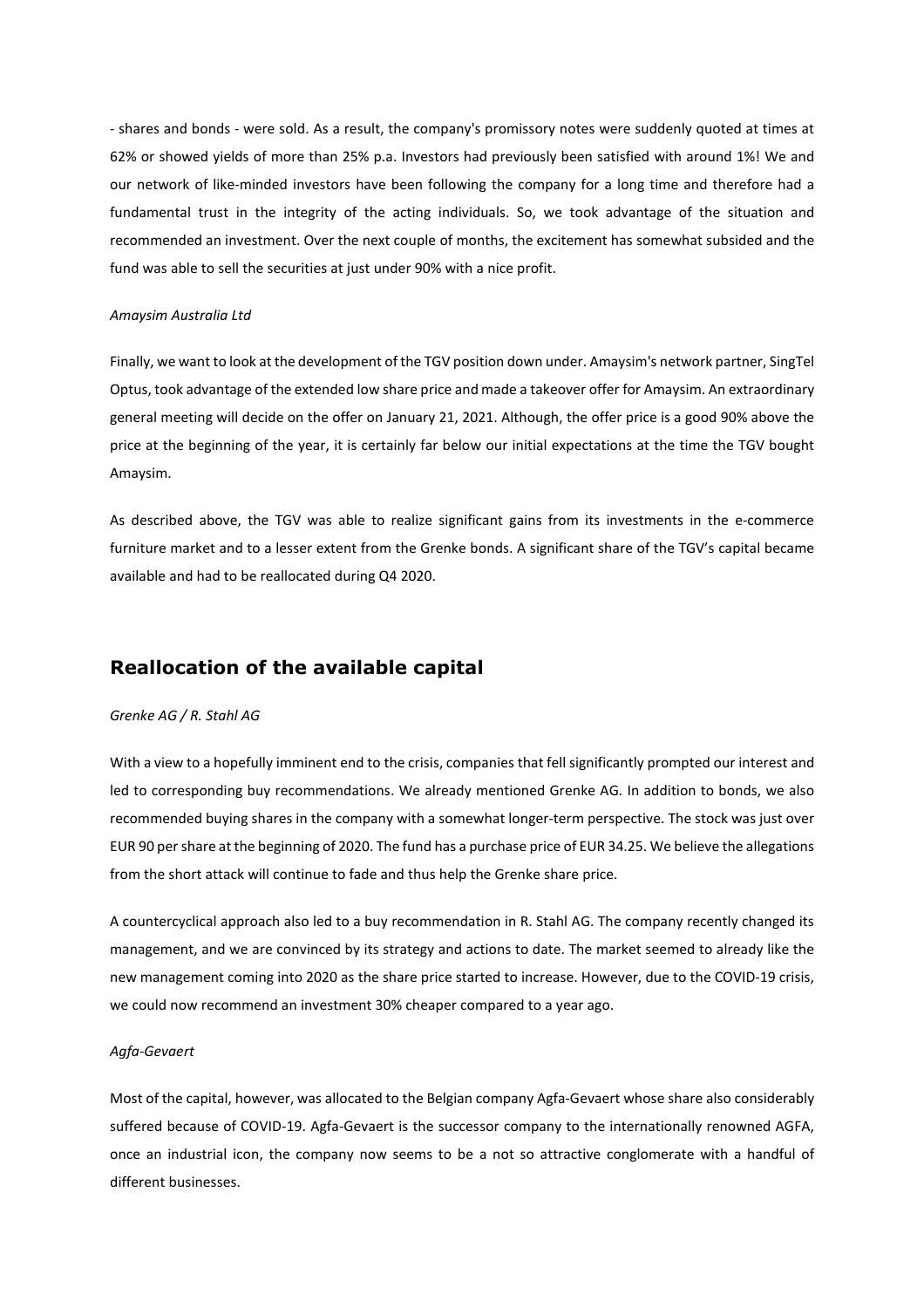Every investment requires a different approach. This is especially true for Agfa-Gevaert. Looking at its profit and loss statement and traditional performance indicators, the company quickly falls through every search strategy. A glance at the balance sheet is just as off-putting.

We were ultimately convinced by a detailed analysis of the individual parts of the company, i.e., the so-called "sum-of-the-parts analysis". In this context, the sale of parts of the healthcare IT business for EUR 975 million in 2020 was particularly noteworthy. We valued the individual components of the company using conservative assumptions and we concluded that the current market price represents a significant margin of safety.

However, such a grouping always depends on the capital allocation capability of the management as the value of the individual parts need to be identified and properly managed! From our point of view, this is particularly interesting: the activist investor Active Ownership Capital (AOC) acquired a major share of the company some time ago and is represented on the Supervisory Board by Klaus Röhrig – first as Chairman and today as a member. It can therefore be assumed that AOC can significantly influence Agfa's capital allocation strategy – an area where AOC has a solid track record. In fact, Agfa-Gevaert reminds us in many aspects of Exceet SE, a very successful AOC investment. At Exceet SE, each individual business division was strategically reviewed, and the company ultimately focused on one core asset. In the case of Agfa-Gevaert, we see the remaining HealthCare IT division with its state-of-the-art enterprise imaging platform as the future core. Agfa HealthCare IT seems to us an important building block for every top-notch hospital IT. We believe it has considerable potential for growth and scaling.

Thus, even when recommending old industry icons, we ultimately remain true to our guiding principle: The portfolio should be well positioned for future developments - ideally with attractive software assets that are not (yet) nearly as pricey as the relevant peer group.

#### *InVision AG*

InVison AG, the largest TGV investment, made virtually no contribution to earnings in the past fiscal year and is still trading at its purchase price. One might think this is a pity. From our perspective as long-term investors, we are pleased with this development since the TGV was able to benefit from the underperformance to continuously increase its absolute shareholding.

In our view, 2020 was not a lost year for InVision. The entire InVision team has continuously worked to put all the pieces together. We firmly believe in the company's vision of a state-of-the-art cloud technology which creates a highly scalable workforce-management solution that customers love.

As we see it, further significant progress was made along the way in the past year. We were especially pleased with the new native cloud integrations with various large US providers such as Zendesk and Five9. Also, with the introduction of injixo Enterprise, the functionality of the solution has been significantly expanded and exciting AI components have been added.